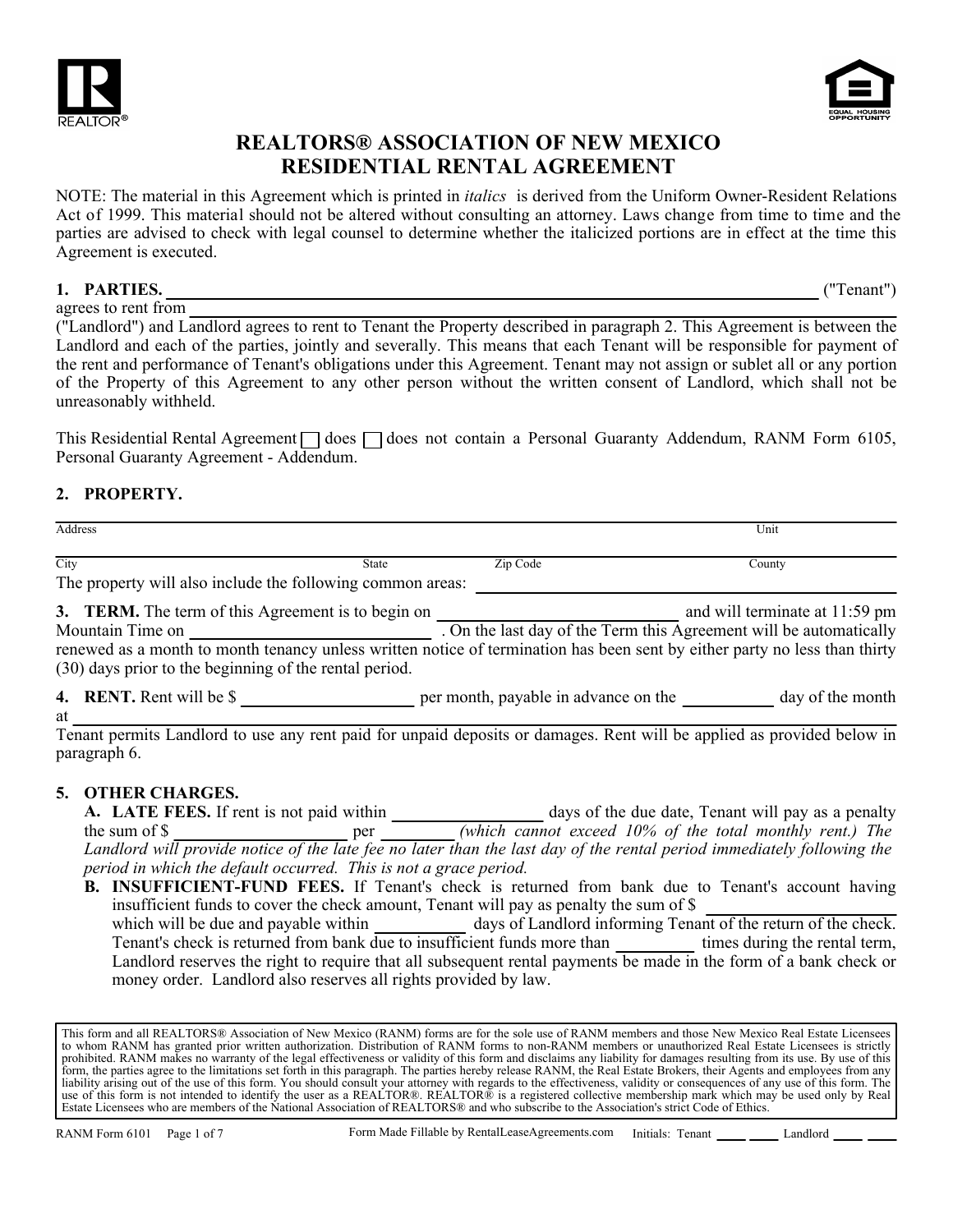**6. APPLICATION OF RENT AND OTHER CHARGES.** Rent and other charges will be applied as follows:

**A.**  $\Box$  All payments will first be applied to other outstanding charges due and then to rent;

- **B.**  $\Box$  All payments will first be applied to rent and then to other outstanding charges due;
- $C. \Box$  Other:

**7. DEPOSITS.** Tenant will pay the amount of \$ *recover any losses incurred as a result of Tenant's noncompliance with this Agreement including, but not limited to, unpaid deposits, damages, repairs, cleaning, utilities, or rent. Tenant cannot use any part of the deposit in lieu of rent. Within thirty (30) days after the end of the Term or departure, whichever is later, Landlord will (a) provide to Tenant a written itemized statement showing any deduction from the deposit and (b) return the balance of the deposit, if any, to Tenant at Tenant's last known address.* Deposits and prepaid rent will be held by  $\boxed{\mathbf{x}}$  Landlord  $\boxed{\phantom{a}}$  Owner.

Upon termination of the Property Management Agreement relating to the Property, all deposits and prepaid rent held by Landlord will be delivered to Owner of the Property. *The total of all deposit for a rental agreement with a term of less than one year cannot exceed one month's rent. The deposits for a Rental Agreement with a term of one year or more may exceed one month's rent, but the entire deposit will then be subject to annual payment by Landlord of interest at the rate required by law.*

**8. USE.** The Property may be used only as a residence. Tenant agrees to limit the number of occupants to no more than persons. Landlord consents to occupancy by only the following persons:

Any change in occupancy must be approved by Landlord in advance in writing. *In addition, all use of the Property by Tenant will comply with all applicable laws, ordinances, regulations, restrictions, covenants, condominium regime, neighborhood association rules, or other rules as may be adopted from time to time.*

**9. PARKING.** Tenant is permitted to park no more than vehicles at the Property and only during the term of this Agreement. Landlord may specify, from time to time, where Tenant's vehicles may be parked. Only vehicles which are registered and operable may be parked at the Property. Vehicles with flat tires, dead batteries, etc., are deemed inoperable. Unless otherwise agreed in writing by the parties, no recreational vehicles, boats, or trailers may be parked at the Property. No vehicles may be parked inside the Property. It will constitute a breach of this Agreement for Tenant or any of Tenant's guests or invitees to park in any place other than Tenant's approved parking spaces, or use any handicapped parking without proper authority, or park so as to block access or interfere with any other person's right to enter, leave, or park at the Property. Only personal vehicles may be parked at the Property; commercial or government vehicles are prohibited unless approved by Landlord in advance in writing. If Landlord elects to tow vehicles parked in violation of this Agreement, Tenant will pay all costs. Landlord may elect to tow with or without notice.

Recreational vehicle, boat, or trailer parking is  $\Box$  permitted  $\Box$  prohibited.

**10. PETS.** Unless otherwise provided below in this paragraph, no pets of any kind, whether mammals, reptiles, amphibians, birds, fish, rodents, insects, arachnids, or any other form of animal life whatsoever are allowed, *unless the animal is an assistive animal of a disabled person*. Landlord may require satisfactory proof of need for an assistive animal. Tenants may be required to sign a separate agreement relating to residence by a pet, *except that none of the provisions of such an agreement will have the effect of discriminating against a person with a disability or denial to such a person of the equal enjoyment of housing.* Landlord approves the following pets:

| with additional rent of \$                                                                 | per | ; and/or pet fee of $\$$ |  |
|--------------------------------------------------------------------------------------------|-----|--------------------------|--|
| No additional charge can be required for assistive animals for a person with a disability. |     |                          |  |

| 11. KEYS. Landlord will furnish                                                                                          | keys. | mailbox keys, | access keys,                                                                                                 | other keys, |
|--------------------------------------------------------------------------------------------------------------------------|-------|---------------|--------------------------------------------------------------------------------------------------------------|-------------|
|                                                                                                                          |       |               | garage door openers to Tenant. Tenant is prohibited from making or permitting to be made any duplicate keys. |             |
| Replacement keys will be provided by Landlord at a cost of \$                                                            |       |               | per key or per set. Tenant is not                                                                            |             |
| permitted to change the locks on the Property. Any Tenant who is no longer an occupant must return all keys, etc. Tenant |       |               |                                                                                                              |             |
| will be responsible for all charges due (\$                                                                              |       |               | if Landlord rekeys the Property as a result of any                                                           |             |
| breach of this Agreement.                                                                                                |       |               |                                                                                                              |             |

Page 2 of 7 Initials: Tenant 1.1 Landlord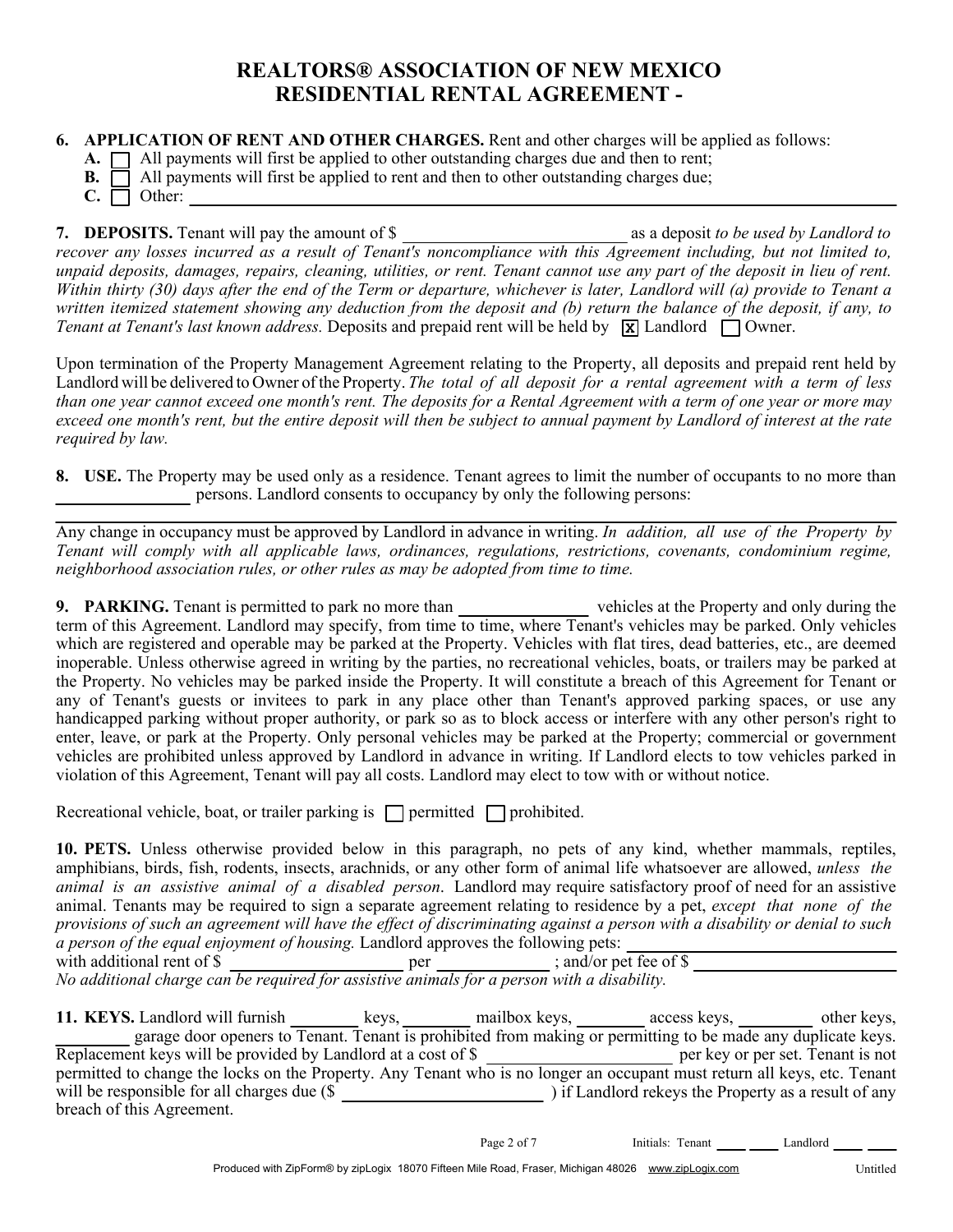| 12. UTILITIES. The payment of utilities for the $\Box$ Property<br>□ Common Areas will be allocated as follows: |  |                        |          |  |          |        |
|-----------------------------------------------------------------------------------------------------------------|--|------------------------|----------|--|----------|--------|
|                                                                                                                 |  | <b>Landlord Tenant</b> |          |  | Landlord | Tenant |
| Gas/Propane                                                                                                     |  |                        | Sewer    |  |          |        |
| Electricity                                                                                                     |  |                        | Cable TV |  |          |        |
| Refuse                                                                                                          |  |                        | Other    |  |          |        |
| Water                                                                                                           |  |                        | Other    |  |          |        |

Tenant must place all utilities for which Tenant is responsible in Tenant's name upon commencement of the Term and must leave them in Tenant's name until this Agreement is finally terminated. Any bill received by Landlord for utilities which should be paid by Tenant will be treated as unpaid rent and Landlord will have the right to serve a notice of noncompliance. Any failure by Tenant to place Tenant's utilities in Tenant's name or to pay utility bills when due will constitute a material breach of this Agreement. Landlord will have no liability if Tenant fails to contract for or pay for utilities.

**13. OBLIGATIONS OF LANDLORD.** *Landlord will make those repairs necessary to keep the Property and the common areas in safe condition. Landlord will maintain the electricity, plumbing, sanitary, ventilation, heating systems, and other facilities and appliances including air conditioning, and elevators, if any, in good and safe working order. Landlord will provide receptacles for garbage, ashes and trash. Landlord must provide running hot and cold water and reasonable heat.*

#### **14. OBLIGATIONS OF TENANT.**

*A. Tenant must keep the Property as clean and safe as its condition permits and deliver the Property in the same condition as when the Term began, ordinary wear and tear excepted. "Ordinary wear and tear" does not include uncleanliness. Tenant will dispose of all ashes, rubbish, garbage and other waste in a clean and safe manner. Tenant will use all electrical, plumbing, sanitary, heating, ventilation, and other facilities and appliances including air conditioning or elevators, if any, in a reasonable manner. Tenant will not deliberately or negligently destroy, deface, damage, impair, or remove any part of the Property or knowingly permit any person to do so. Tenant will act and require other persons on the Property with Tenant's consent to act in a manner that will not disturb the neighbors' peaceful enjoyment of the Property.* Tenant must obey any written rules or regulations adopted by the Landlord and amended from time to time. *B. Tenant will not knowingly commit nor consent to any other person knowingly committing a "substantial violation," which means (1) possession, use, sale, distribution or manufacture of a controlled substance, excluding misdemeanor possession and use; (2) unlawful use of a deadly weapon; (3) unlawful action causing serious physical harm; (4) sexual assault or sexual molestation; (5) entering in the dwelling or vehicle of another person without consent and with intent to commit theft or assault; (6) theft or attempted theft by use or threatened use of force; (7) intentional or reckless damage to property in excess of \$1,000. If a substantial violation occurs in the dwelling unit, or inside or within 300 feet of the boundary of the Property, under the circumstances described in this paragraph, the Landlord may terminate this Agreement upon three days written notice, subject to applicable law.*

*C. Tenant is not permitted to abate rent or take any other action permitted by law unless Tenant first gives Landlord written notice of the conditions needing repair and Landlord does not remedy the conditions within seven (7) days after notice of the condition. If Landlord makes a reasonable attempt to adequately remedy the condition prior to the deadline, this Agreement shall not terminate.*

*D. Under no circumstances can Tenant abate rent or terminate this Agreement if the conditions complained of are a result of the deliberate negligent act or omission of Tenant, a member of Tenant's family, or any other person on the Property with Tenant's consent, or on the basis of the unavailability of an amenity, which is a facility, appliance or area supplied by Landlord, the absence of which would not materially affect the health and safety of Tenant or the habitability of the Property.*

**E. In the event, the Tenant(s) receive written notice of legal action regarding owner or property, Tenant(s) will immediately contact landlord and deliver said notice to landlord.**

#### **F. MAINTENANCE OF EXTERIOR.** (Check if applicable.)

 $\Box$  Tenant agrees to maintain the exterior of the property, including lawn, trees, shrubs, plants, etc.

| Maintenance includes: $\Box$ watering $\Box$ feeding $\Box$ weeding $\Box$ pruning $\Box$ mowing $\Box$ raking $\Box$ furnace filter |  |  |  |  |
|--------------------------------------------------------------------------------------------------------------------------------------|--|--|--|--|
| $\Box$ other                                                                                                                         |  |  |  |  |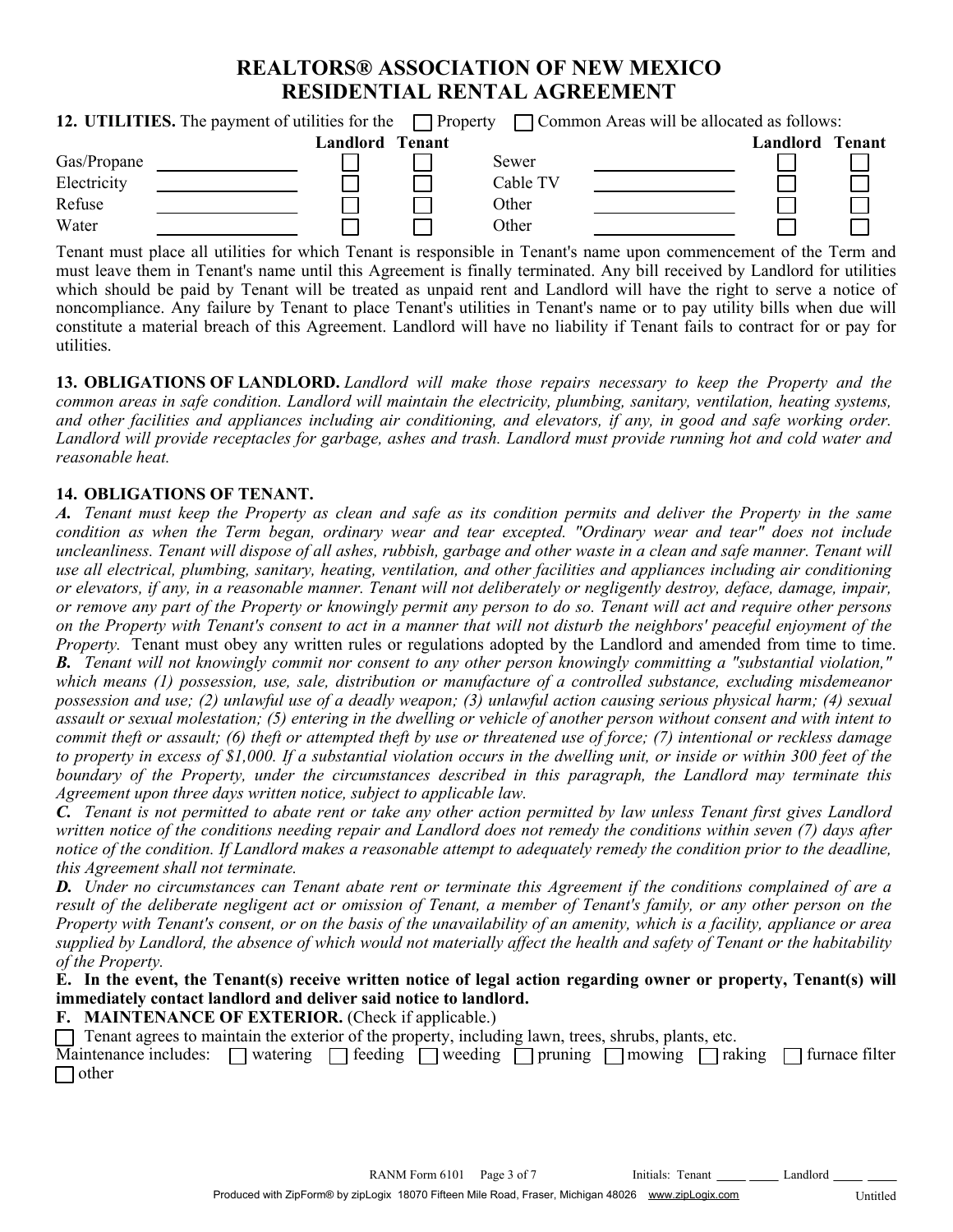**15. ACCESS.** Landlord may enter the premises at reasonable times to inspect the premises, make necessary or agreed repairs, decorations, alterations or improvements, supply necessary or agreed services or exhibit the Property to prospective or actual purchasers, mortgagees, prospective Tenants, workers, or contractors. Landlord will give such notice as is reasonable under the circumstances. *Landlord may enter without consent in case of an emergency, or if Landlord is performing repairs or services within seven days of a request by Tenant, or when Landlord is accompanied by a public official conducting any inspection or a cable, electric, gas, or telephone company representative. If Tenant gives reasonable prior notice and alternate times or dates for entry and it is practical and will not result in economic detriment to Landlord, Landlord will attempt to reasonably accommodate the alternate time of entry.*

**16. CONDITION OF PREMISES.** Tenant acknowledges that Tenant has examined the Property prior to signing this Agreement and knows the condition. Tenant will inform Landlord of any accidents, malfunctions, broken equipment, leaks, or any other similar conditions on the Property. Tenant will also inform Landlord of any unsafe conditions in the common areas of which Tenant is aware. Landlord will perform an inspection of the Property after termination of this Agreement for the purpose of assessing damages occurring during the term of this Agreement. Tenant will be responsible for costs of repair of all such damage not including normal wear and tear.

**17. LEAD BASED PAINT.** *If the Property was constructed before 1978, (except if the term of the lease is less than 100 days with no possibility of renewal), Federal Lead-Based Paint Regulations will apply, and Landlord must provide to Tenant disclosures and information required by Federal regulations. RANM Form 5113, Lead-Based Paint Disclosure Before Lease, may be used for these disclosures. Tenant must also receive a pamphlet called "Protect Your Family from Property is subject to the Lead-Based Paint Regulations, see attached addendum, RANM Form 5113, Lead-Based Paint Disclosure Before Lease. Lead-Based Paint in Your Home." The Property is is not subject to the Lead-Based Paint Regulations. If the*

**18. COMPLIANCE WITH LAWS.** Landlord shall comply with all laws, ordinances, and regulations governing the Property and the Rental Agreements with Tenants, including, but not limited to, New Mexico Real Estate Commission license law and regulations, the New Mexico Human Rights Act, the Federal Fair Housing Act (which prohibit discrimination on the basis of race, age, religion, color, national origin, ancestry, sex, sexual orientation, gender identity, physical or mental handicap, serious medical condition or spousal affiliation), the Fair Debt Collection Practices Act, the Fair Credit Reporting Act, and the New Mexico Uniform Owner Resident Relations Act.

**19. REPAIRS; ALTERATIONS.** Tenant will not make any repairs at the expense of Landlord. Tenant will not paint, paper or otherwise redecorate or make alterations to the Property without the prior written consent of Landlord. Any permitted alterations which are not performed in a workmanlike manner will be corrected at Tenant's expense.

**20. ABSENCE; ABANDONMENT.** If Tenant will be away from the Property for more than seven 7 days, Tenant must notify Landlord no later than the first day of the absence. During the absence Landlord may enter the Property at any reasonable time.*If Tenant is absent for more than one full rental period or in excess of seven (7)days, whichever is less without notice to Landlord, and if the rent is delinquent, this is deemed to be abandonment and Landlord may take immediate possession of the Property without legal process.*

#### **21. DISPOSITION OF PROPERTY.**

*A. If this Agreement terminates as a result of abandonment as defined in paragraph 19, Landlord will store personal property of Tenant left on the Property for not less than thirty (30) days. Landlord will notify Tenant of Landlord's intent to dispose of the personal property on a date not less than thirty (30) days from the date of the notice, and include a telephone number and address where Tenant can reasonably reach Landlord to retrieve the personal property before the disposition date. The notice will be personally delivered or sent first class mail, postage prepaid, to Tenant at the last known address. If the notice is returned undeliverable or where the last known address is the Property, Landlord will also serve notice to such other addresses as Tenant has provided to Landlord. If Tenant does not retrieve the personal property within the time specified, Landlord may dispose of the personal property.*

*B. If this Agreement terminates by Tenant's voluntary surrender, Landlord will store any personal property for fourteen (14) days from the date of surrender. If Tenant has not retrieved the personal property after fourteen (14) days, Landlord may dispose of the personal property.*

RANM Form 6101 Page 4 of 7

Initials: Tenant \_\_\_\_\_ \_\_\_\_\_ Landlord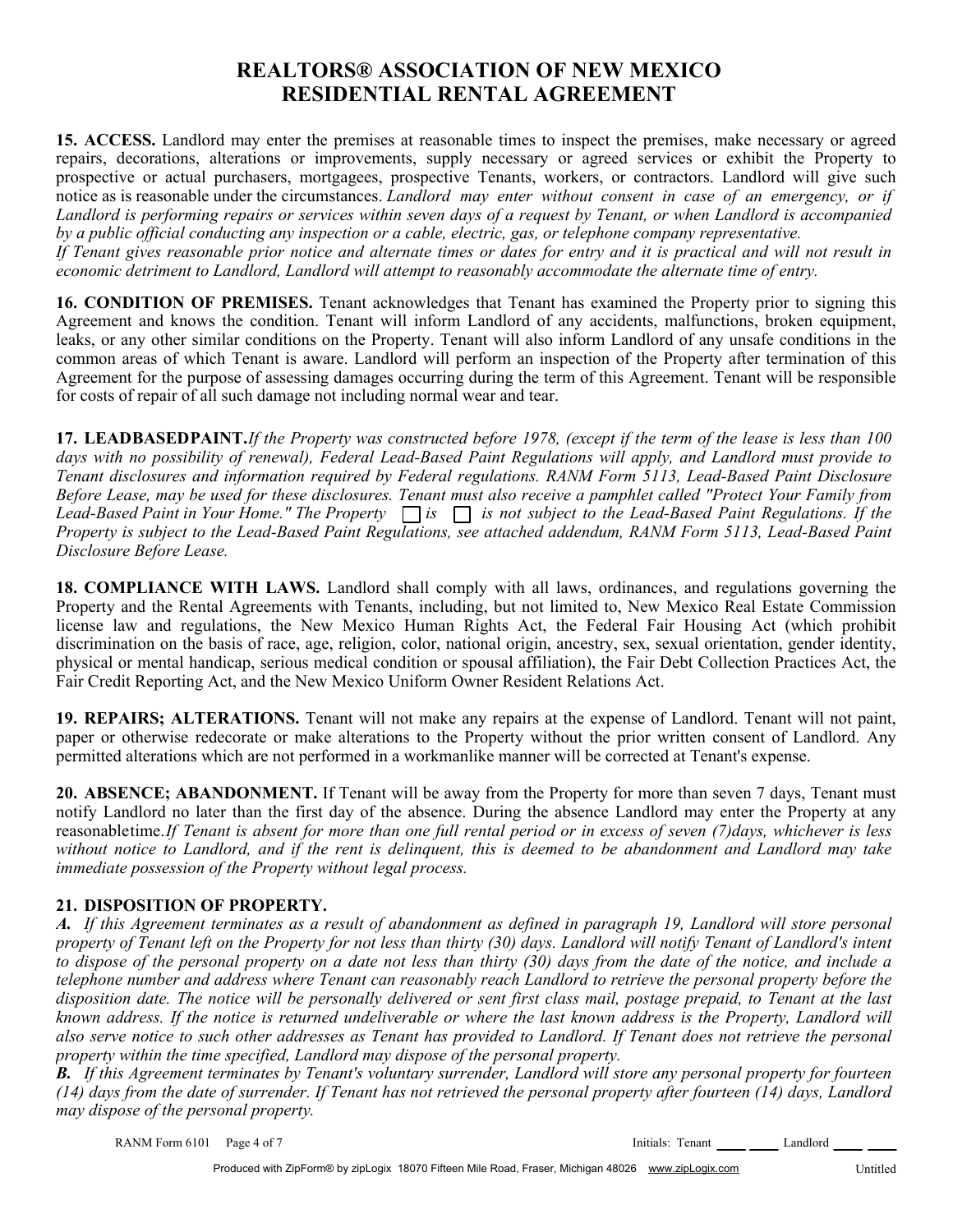*C. If this Agreement terminates by a writ of restitution, Landlord has no obligation to store any personal property of Tenant after three (3) days following execution of the writ of restitution, unless otherwise agreed by the parties.*

*D. If the personal property has a market value of less than \$100, Landlord may dispose of the property in any manner. If the personal property has a market value of over \$100, Landlord may retain the property or sell it and send Tenant an itemized statement as required by law. Landlord may charge reasonable storage fees and the prevailing rate of moving fees. Landlord may require payment of all storage and moving charges before release of the personal property.*

#### **22. BREACH OF AGREEMENT BY TENANT.**

*A. Except as provided in the Uniform Owner-Resident Relations Act [Sections 47-8-1 to 47-8-51 NMSA 1978], if there is noncompliance with Section 47-8-22 NMSA 1978 materially affecting health and safety or upon the initial material noncompliance by Tenant with this Agreement or any separate agreement, Landlord shall deliver a written notice to Tenant specifying the acts and omissions constituting the breach, including the dates and specific facts describing the nature of the alleged breach, and stating that this Agreement will terminate upon a date not less than seven (7) days after receipt of the notice if the breach is not remedied in seven (7) days.*

*B. Upon the second material noncompliance with this Agreement or any separate agreement by Tenant, within six (6) months of the initial breach, Landlord shall deliver a written notice to Tenant specifying the acts and omissions constituting the breach, including the dates and specific facts describing the nature of the alleged breach, and stating that this Agreement shall terminate upon a date not less than seven (7) days after receipt of the notice. If the subsequent breach occurs more than six (6) months after the initial breach, it shall constitute an initial breach for purpose of applying the provisions of this section.*

*C. The initial notice provided in this section shall state that this Agreement will terminate upon the second material noncompliance with this Agreement or any separate agreement by Tenant within six (6) months of the initial breach. To be effective, any notice pursuant to this subsection shall be given within thirty (30) days of the breach or knowledge thereof. D. If rent is unpaid when due and Tenant fails to pay rent within three (3) days after written notice from Landlord of nonpayment and Landlord's intention to terminate this Agreement, Landlord may terminate this Agreement and Tenant shall immediately deliver possession of the dwelling unit; provided that tender of the full amount due, in the manner stated in the notice, prior to the expiration of the three-day notice shall bar any action for nonpayment of rent.*

*E. In any court action for possession for nonpayment of rent or other charges where Tenant disputes the amount owed because:*

*(1) Tenant has abated rent pursuant to Section 47-8-27.2 or 47-8-4 NMSA 1978; or*

*(2) Landlord has allocated rent paid by Tenant as payment for damages to the premises;*

*then, if Landlord is the prevailing party, the court shall enter a writ of restitution conditioned upon the right of Tenant to remedy within three (3) days of entry of judgment. If Tenant has satisfied the judgment within three (3) days, the writ shall be dismissed. If Tenant has not satisfied the judgment within three (3) days, Landlord may execute upon the writ without further order of the court.*

*F. Except as provided in the Uniform Owner-Resident Relations Act, Landlord may recover damages and obtain injunctive or other relief for any noncompliance by Tenant with this Agreement or the Uniform Owner-Resident Relations Act.*

*G. When the last day for remedying any breach pursuant to written notice required under the Uniform Owner-Resident Relations Act occurs on a week-end or federal holiday, the period to remedy shall be extended until the next day that is not a weekend or federal holiday.*

*H. If Tenant knowingly commits or consents to any other person in the dwelling unit or on the Property knowingly committing a substantial violation as defined in Section 14B of this Agreement and in the Uniform Owner-Resident Relations Act, Landlord shall deliver a written notice to Tenant specifying the time, place and nature of the act constituting the substantial violation and that this Agreement will terminate upon a date not less than three (3) days after receipt of the notice.*

*I. In any action for possession under Subsection H of this section, it shall be a defense that Tenant is a victim of domestic violence. If Tenant has filed for or secured a temporary domestic violence restraining order as a result of the incident that is the basis for the termination notice or as a result of a prior incident, then the writ of restitution shall not issue. In all other cases where domestic violence is raised as a defense, the court shall have the discretion to evict Tenant accused of the violation, while allowing the tenancy of the remainder of Tenants to continue undisturbed.*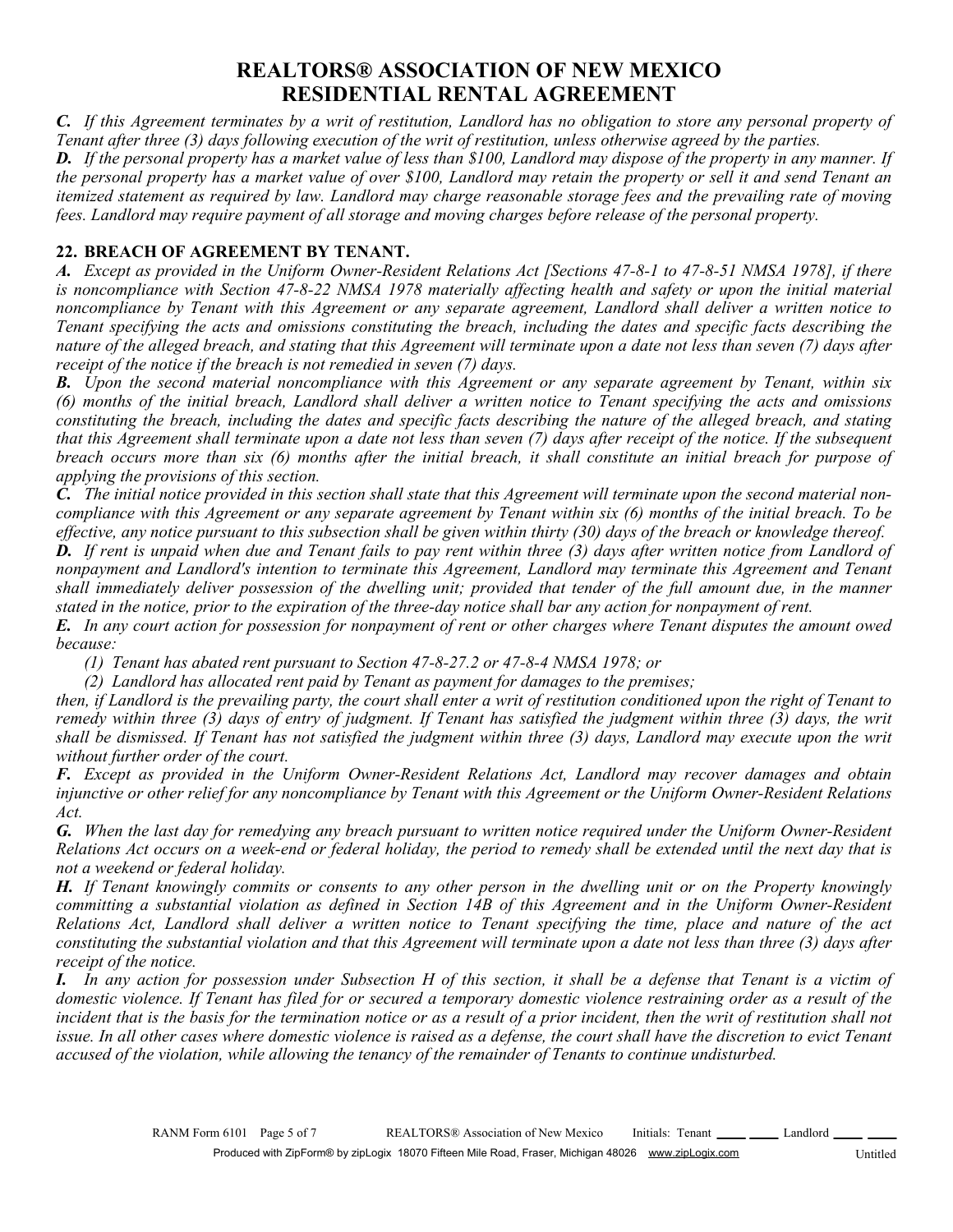**23. DISCLAIMER.** Neither Landlord nor any person working for Landlord will be liable to Tenant for any damage or injury to Tenant or any other person or any personal property on the Property or the common areas unless it is caused by a deliberate or negligent act of Landlord. Neither Landlord nor any person working for Landlord will be liable for the acts of any other resident of any other unit near the Property, or any other person, in the area around the Property or the common area. Landlord is not responsible for any losses due to fire, flood, any damage by water from whatever source, interruptions of utilities, burglary, assault, theft, vandalism or other crimes in or around the Property, acts of God or any other cause. Tenant acknowledges that no insurance carried by Landlord provides coverage or protection for any property of Tenant or Tenant's guests.

**24. INDEMNITY.** Tenant will indemnify and hold harmless Landlord for all expenses incurred (including attorneys' fees) as a result of claims of third persons based on conduct or acts of Tenant or a family member or guest of Tenant.

**25. INSPECTION.** Landlord will not be bound by any estimate of damages made during an inspection, if any, at the termination of this Agreement. Any estimates are subject to modification before the final accounting.

**26. ATTORNEYS' FEES.** If either party uses the services of an attorney to enforce that party's rights or the other party's obligations under this Agreement, any award of damages shall include costs and reasonable attorneys' fees.

**27 ENTIRE AGREEMENT.** This Agreement contains the entire Agreement between the parties relating to the subject matter and supersedes any previous agreements, arrangements, undertakings or proposals, oral or written. This Agreement may be varied only by a document signed by both parties.

**28. FORCE MAJEURE.** Neither party shall be liable for delay or failure to perform any obligation under this Agreement if the delay or failure is caused by any circumstance beyond their reasonable control, including but not limited to, acts of God, war, civil unrest or industrial action.

**29. LAW AND JURISDICTION.** This Agreement shall be governed by and construed in accordance with the laws of New Mexico and each party agrees to submit to the exclusive jurisdiction of the courts of New Mexico.

**30. SEVERANCE.** If any provision of this Agreement is held invalid, illegal or unenforceable for any reason by any court of competent jurisdiction, such provision shall be severed and the remainder of the provisions hereof shall continue in full force and effect as if this Agreement had been agreed with the invalid illegal or unenforceable provision eliminated.

**31. TIME IS OF THE ESSENCE.** Time is of the essence with respect to the parties' performance under this Agreement.

**32. SERVICE MEMBER CIVIL RELIEF ACT. Tenant(s)**  $\Box$  **is**  $\Box$  **is not subject to the SCRA, commonly referred to as the Military Clause. RANM Form 6104, Service Member Civil Relief Act Information Sheet, is attached if Tenant(s) is subject to SCRA.**